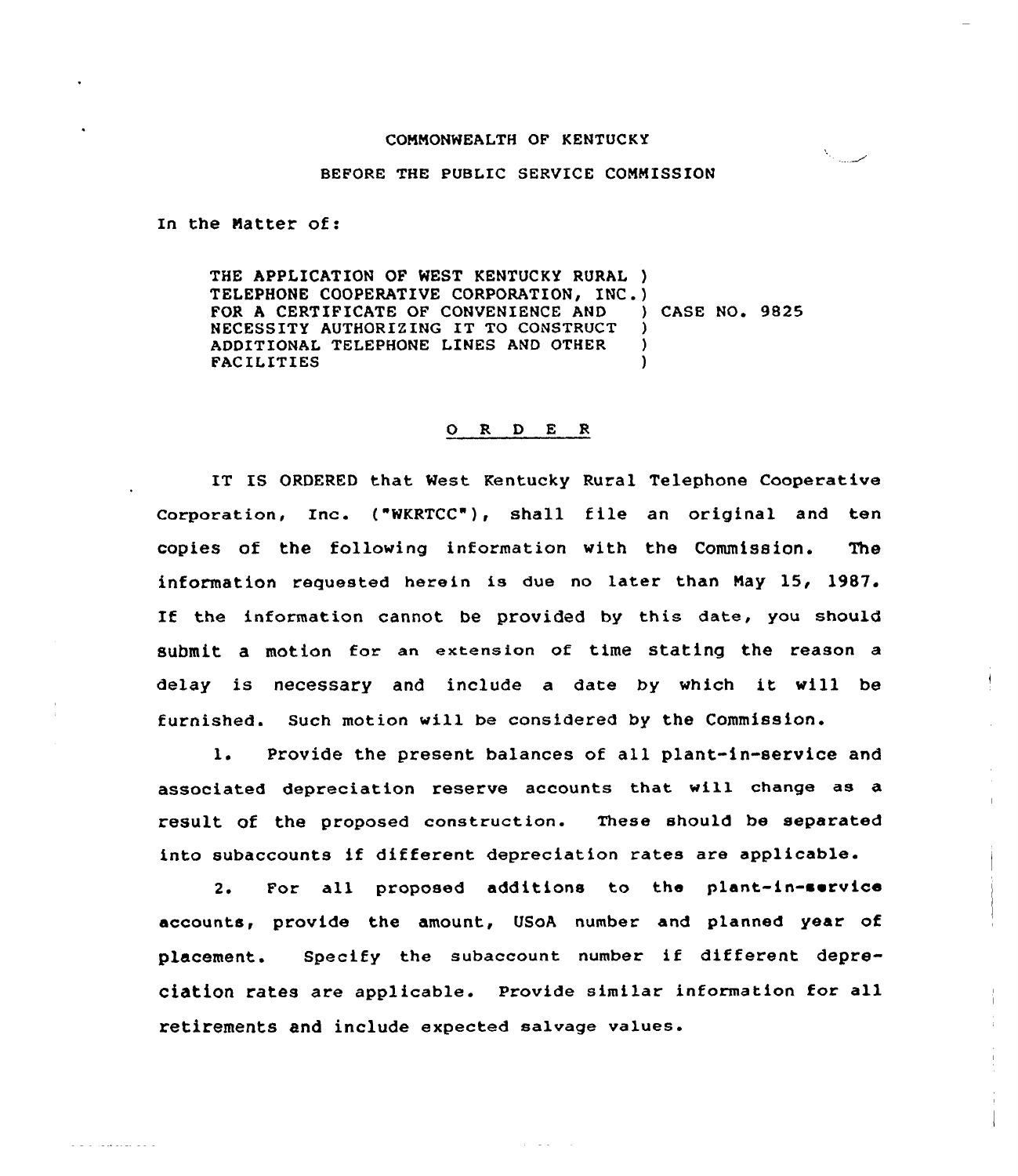3. Since the proposed construction will involve a significant change in technology, it is assumed that present maintenance personnel will be relatively unfamiliar with the new equipment. If this assumption is correct, provide a description of transitional maintenance plans, such as retraining expenses, contractual maintenance expenses, etc. Xf maintenance is to be handled by contract, how will this affect the ability to react in emergencies? Are these expenses included in previously filed information? If so, identify the specific location.

4. Provide an estimate of anticipated increased revenues from new services such as custom calling. Show how this estimate was derived.

5. Provide an estimate of the effect on revenues and/or expenses from any new ability to provide automatic message recording. Show how this estimate was derived.

6. On per exchange basis, provide a table of present central office capacity, in terms of wired lines and terminals or other similar measures, and the installed and maximum number of lines for the replacement central office equipment. Indicate the type of equipment presently in each exchange. Indicate the type of equipment presently in each exchange and its approximate year of placement.

7. According to the application, reasons for central office equipment replacement are: replacement of obsolete facilities, substitution of improved state-of-the-art materials, increasing

 $-2-$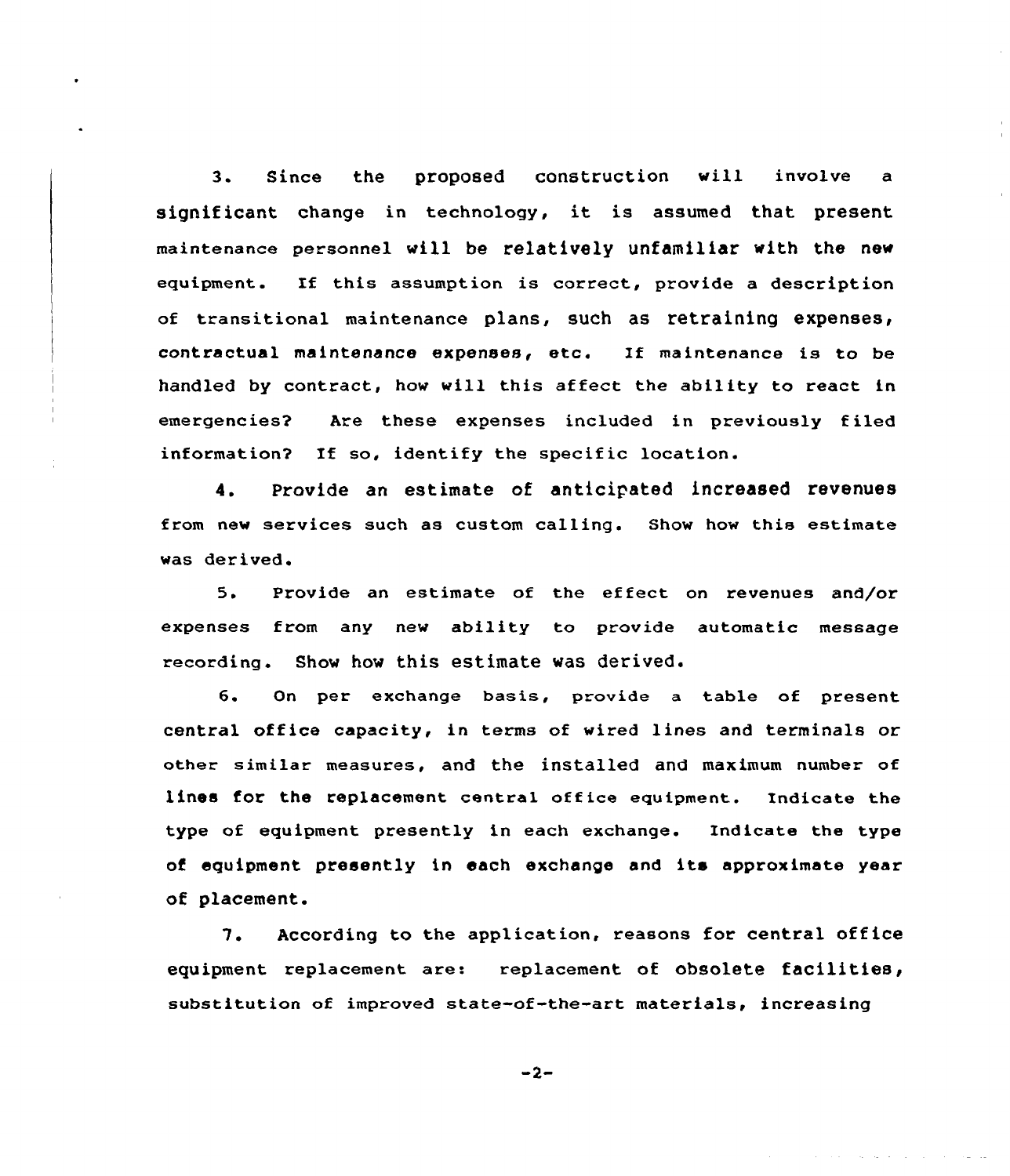maintenance costs, and difficulties in obtaining replacement parts. The following questions or data requests pertain to these stated reasons:

Provide examples of subscriber dissatisfaction with  $\mathbf{a}$ . service quality that is directly related to obsolete central office equipment.

b. Provide data on historical central office maintenance expenses. The level of detail provided, such as time increments and subaccount distinctions, is discretionary and should be based on MKRTCC's ability to provide this information. However, sufficient data should be supplied to estimate the effect cf increasing maintenance expenses.

c. Provide an estimate of potential savings in central office maintenance expenses that would result from svitch conversion.

d. Provide specific examples of any difficulties experienced in obtaining replacement parts.

e. Assuming that all switching equipment in the <sup>18</sup> exchanges are not of different manufacture, would the conversion of one or tvo clusters provide a supply of replacement parts to unconverted offices by reuse of existing equipment2

8. For each central office, indicate the anticipated date when svitch replacement vill be required for reasons specific to that office such as line, svitch, or building exhaust. The specific reason for replacement should be indicated.

 $-3-$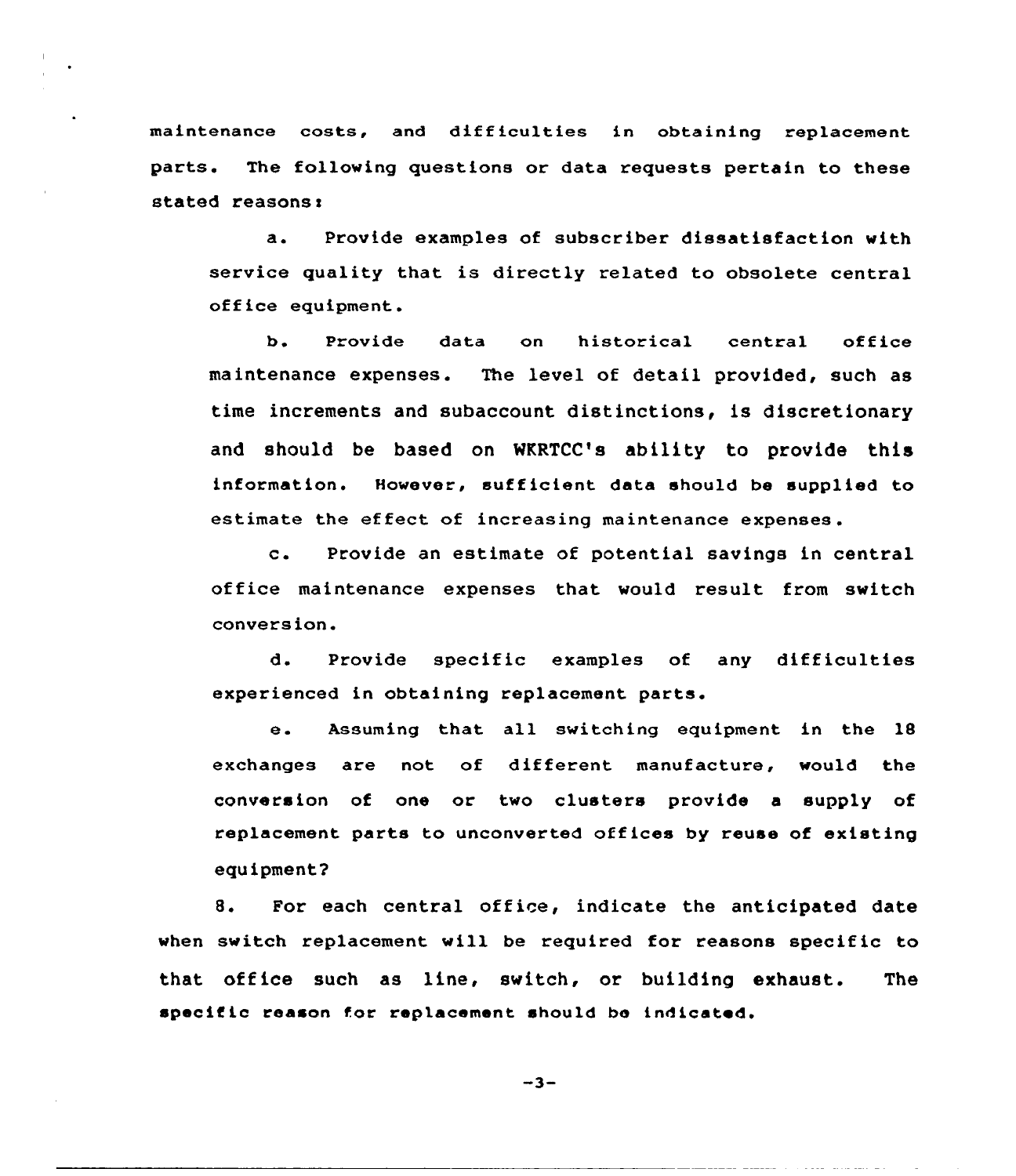9. For each central office, indicate the anticipated date vhen svitch replacement vill be required for economic reasons not specific to that office, such as premature conversion of a host office because a planned remote office required conversion at an earlier date.

10. The revised application discusses the desirability of trunking from a remote switch and, except for one manufacturer, the general inability of the industry to supply this feature. The folloving questions pertain to this discussion.

a. The discussion appears to have been prepared in Nay, 1985. Rave developments in the industry changed any part of it?

b. If so, please provide details. In addition, provide any applicable changes to this construction project.

ll. On page <sup>3</sup> of the Supplemental Loan Proposalr Revised" it is stated 'Recent articles in Telephony magazine shov <sup>a</sup> system being installed in Indiana which uses all stand-alone offices and another in Oklahoma using all remotes with a single host. It is apparent from these articles no clear advantage exists for either approach." Provide these articles.

12. Provide a detailed description of the present method of handling toll and EAS traffic.

13. Assuming an all digital system, provide an estimate of the incremental costs of providing intrasystem toll.

14. Provide an analysis of the economic benefits to the cooperative members by providing intrasystem toll.

 $-4-$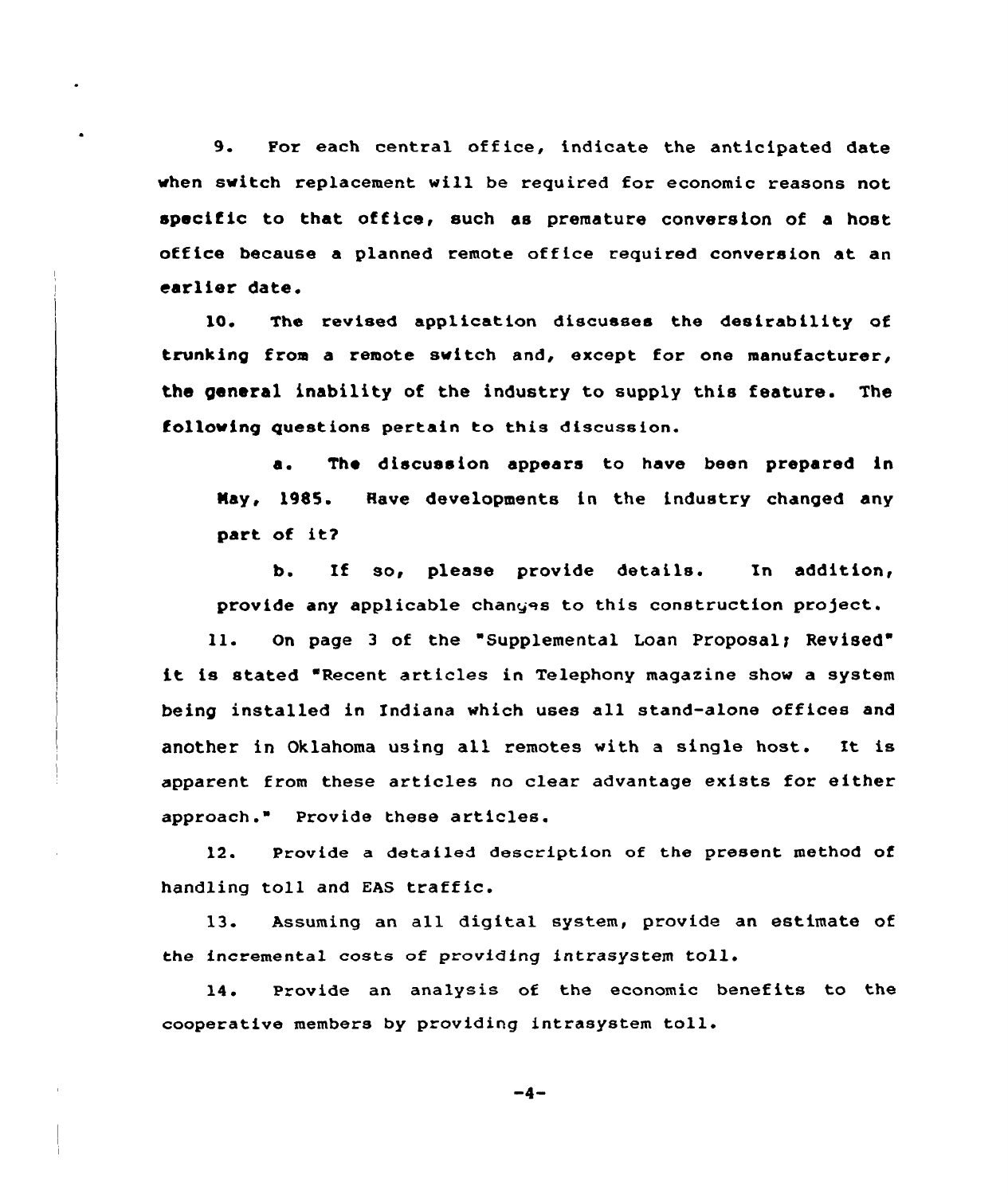15. The Folsomdale office detail listing indicates 720 planned trunk terminations. This number appears excessive. Please provide an explanation.

16. At least \$1,026,000 will be invested in microwave equipment. The following questions pertain to this investment:

a. Other than providing transmission links for centralized administration and maintenance functions, what other functions will this equipment perform?

b. Why is it not feasible to lease lines from appropriate cannecting carriers to replace this microwave investment?

c. Assuming feasibility, is there an economic reason for not delaying the investment in microwave equipment and temporarily leasing facilities from <sup>a</sup> connecting carrier?

d. In the absence of microwave equipment, was a trunk route between Lynnville and Lynn Grove ever considered as a possible means of connecting the Sedalia and Hazel clusters?

If so, please provide details.

17. The total cost for refurbishing or rebuilding the Mayfield headquarters facility is listed as \$476,808. Provide an explanation for this investment.

18. Provide the source for all costs identified on the "SLP Cost Estimate" on page 129 of the original application.

19. The "8LP Cost Estimates" appear ta ba based on 1985 data. If this is the case, it is expected that significant price fluctuations will have occurred since that time. Provide any changes.

 $-5-$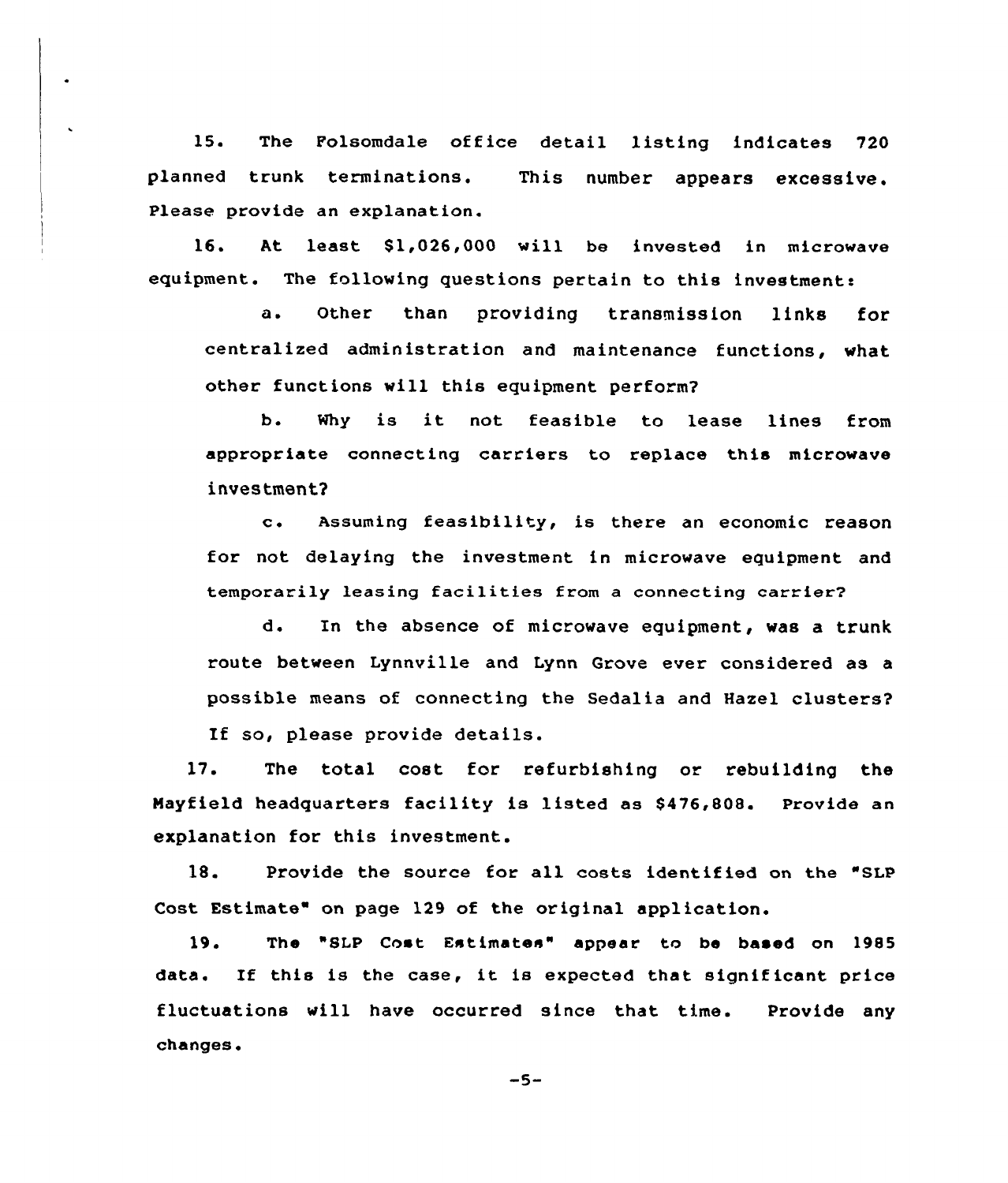20. How accurate are these estimates expected to be?

21. Both the New Concord and Fairdealing exchanges have host/remote terminations cost of S500 per channel, while the remaining exchanges have costs of \$150 per channel. The trunking diagrams indicate the use of subscriber carrier in these exchanges; however subscriber carrier is also used in the Kirksey exchange without an increase in host/remote terminations cost. Provide an explanation for the additional costs in the New Concord and Fairdealing exchanges.

22. For the Hardin-Fairdealing cluster, please provide the specific reasons for selecting Hardin, rather than Fairdealing, as the host site. Based on the cost estimates supplied, even two stand-alone switches at these locations are more economical than the configuration selected. Please explain.

23. Considering the relatively minor difference in cost between a remote switch and a stand-alone switch in the New Concord exchange, possibly caused by the high cost of host/remote terminations, was a stand-alone switch considered for this exchange? Please explain.

24. According to the application, only 66 percent of existing inhabited establishments presently have telephone service. Provide an explanation for this relatively low figure. For instance, is this <sup>a</sup> result of inadequate facilities, a lack of desire on the part of the residents to obtain service, or an inability to afford service?

 $-6-$